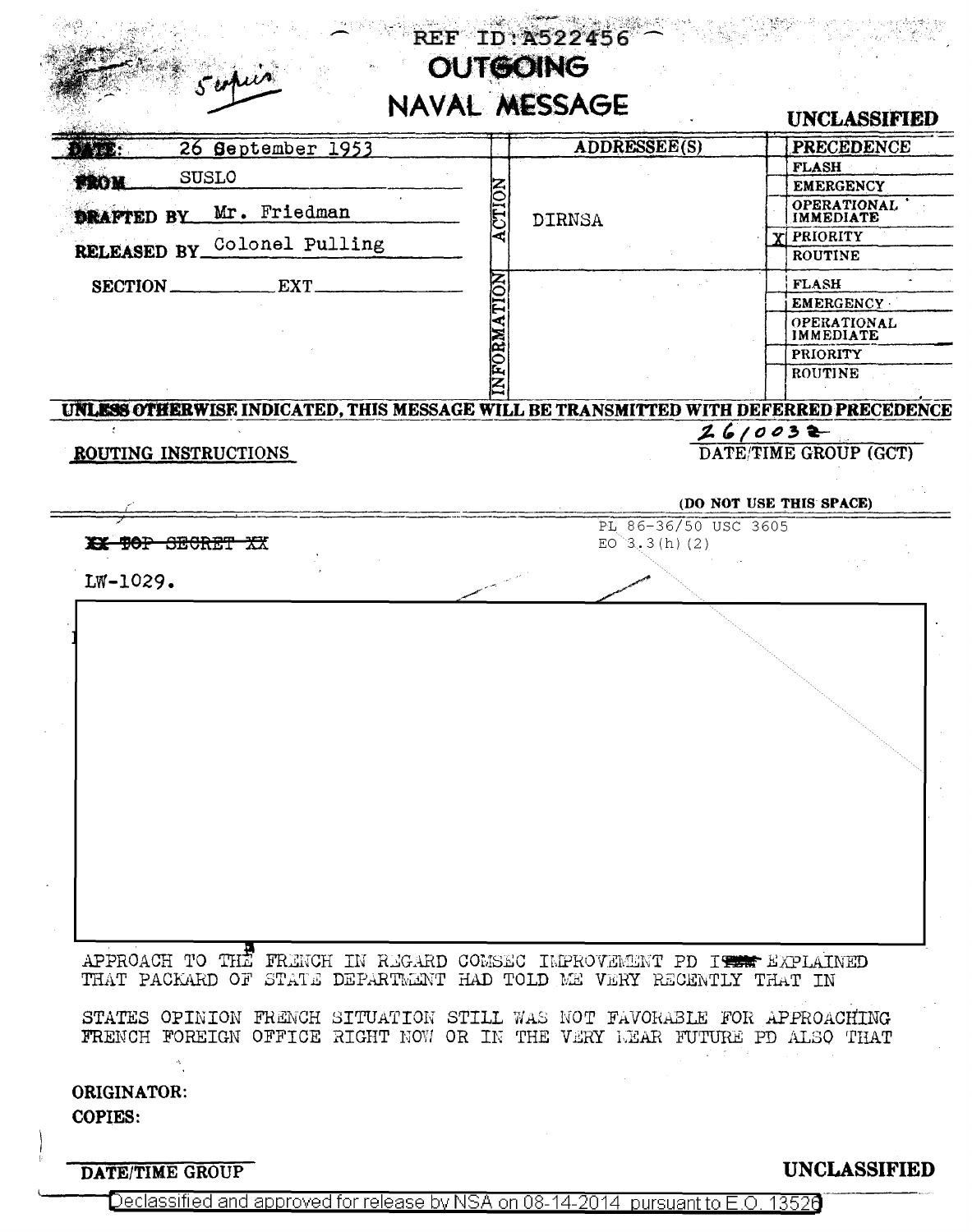### ID:A522456

## **IKCOING! MESSAGE**

| <b>CONTRACTORS STATE AND ARTISTS</b><br>计码 计字符<br><b>CONTRACTOR</b> |                                        |
|---------------------------------------------------------------------|----------------------------------------|
| <b>MDDRESSEE(S)</b><br>DATE: WEBSTER<br>2012年发展的                    | <b>PRECEDENCE</b>                      |
|                                                                     | <b>FLASH</b>                           |
|                                                                     | <b>EMERGENCY</b>                       |
| <b>RAFTED BY</b>                                                    | <b>OPERATIONAL</b><br><b>IMMEDIATE</b> |
|                                                                     | <b>PRIORITY</b>                        |
| RELEASED BY_                                                        | <b>ROUTINE</b>                         |
| SECTION<br>EXT.                                                     | <b>FLASH</b>                           |
|                                                                     | <b>EMERGENCY</b>                       |
|                                                                     | <b>OPERATIONAL</b><br>IMMEDIATE        |
|                                                                     | <b>PRIORITY</b>                        |
|                                                                     | <b>ROUTINE</b>                         |

#### **IINLESS OTHERWISE INDICATED. THIS MESSAGE WILL BE TRANSMITTED WITH DEFERRED PRECEDENCH**

ROUTING INSTRUCTIONS

DATETIME GROUP (GCT)

(DO NOT USE THIS SPACE)

IN PARTICULAR HE HAD SAID THAT HE DID NOT EXPECT TO SEE SUFFICIENT IMPROVEMENT IN SITUATION BY MID NOVEMBER TO WARRANT ANY OF US NOW HERE REMAINING AFTER CONCLUSION OF THE UNCLE KING SLASH UNCLE SUGAR COMSEC CONFERENCE IN ORDER TO PARTICIPATE IN FRENCH COMSEC DISCUSSIONS IN PARIS PD COOPER SAID THAT TILTMAN HAD ALREADY EXPLAINED THE OBVIOUS PRACTICAL REASONS FOR POSTPONEMENT OF TECHNICAL DISCUSSIONS WITH FRENCE TILL MID NOVEMBER BUT DID NOT APPEAR TO BE AWARE THAT STATE DEPARTMENT WERE CONSIDERING FURTHER POSTFONEMENT ON ANY OTHER GROUNDS PD ITS WAS TOLD THAT MY INFORMATION VIA PACKARD TOOK THEM BY SURPRISE. AND THAT FOREIGN OFFICE WOULD BE VERY MUCH DISTURBED BY ANY CONSIDERABLE ADDITIONAL DELAY IN APPROACHING FRENCH PD ITEH SUGGEST ADVISABILITY OF AGAIN CONSULTING STATE ON THIS POINT AND THEN ADVISING TILTMAN PD PARA THREE FURTHER IN REGARD FRENCH COMSEC MATTER CIN NSA APPARENTLY \* HAS PROPOSED USING TRIPARTITE SECURITY WORKING GROUP PAREN HEREAFTER Supri 19 REFERRED TO AS TARE SUGAR WILLIAM GEORGE PAREN AS VEHICLE FOR . ARRANGING TECHNICAL DISCUSSIONS IN PARIS PD GCHQ VIEW ON THIS POINT MAY BE SUMMARIZED AS FOLLOWS CIN ABLE PD MANY OF THE TSWG DELEGATES ARE UNAWARE OF THE COMSEC PROBLEM AND THE USE OF THE GROUP NOULD ORIGINATOR: COPIES:

DATE/TIME GROUP  $\mathcal{D} \mathcal{C}$  .